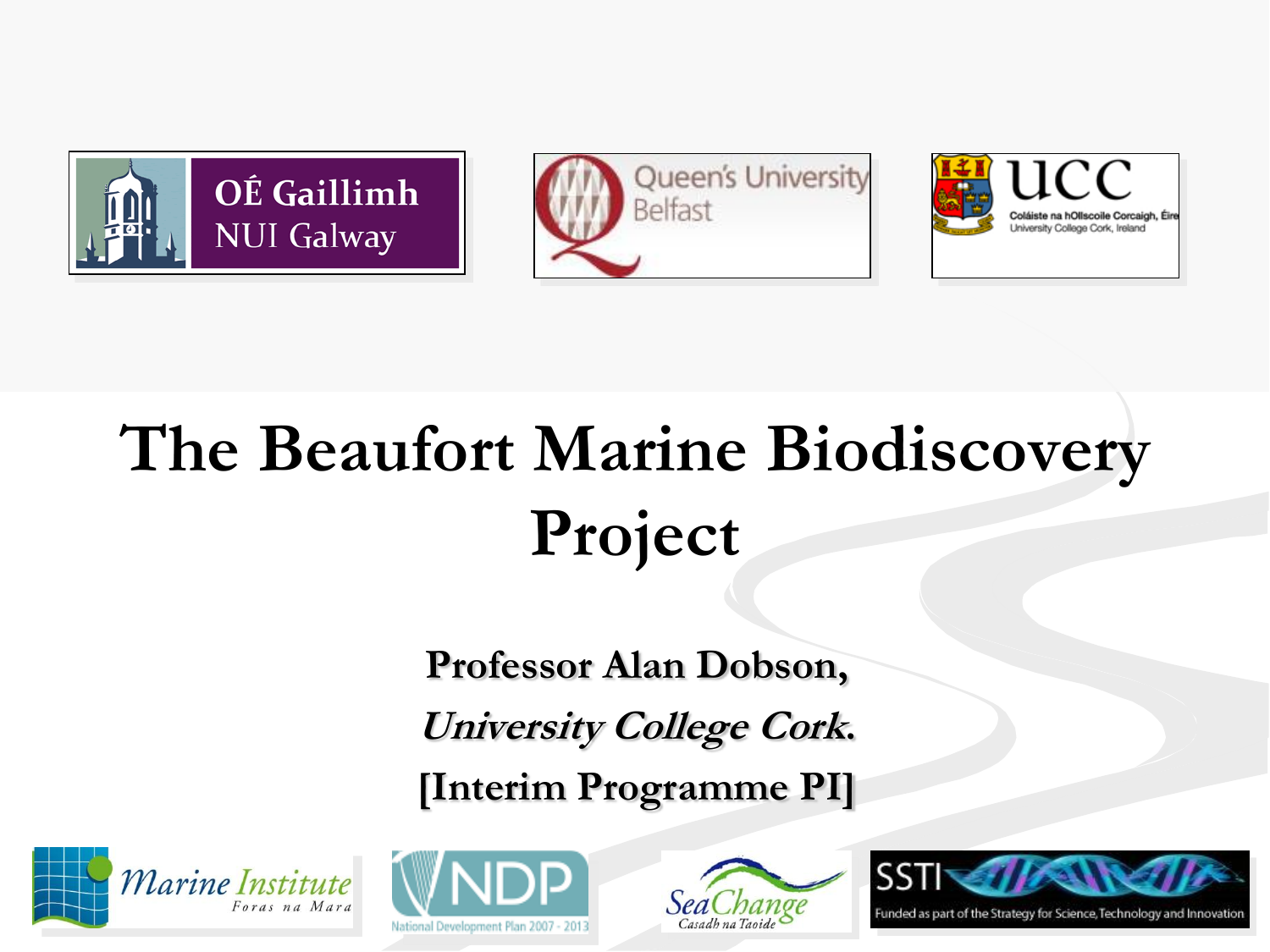





#### **Initial Capacity Building**

### **Implementation of Marine Biodiscovery Programme**

- **Funding of €7.2m over 7 years (2008-2015)**
- **to NUIG, UCC and QUB.**
- **12 PhD students; 6 PDs; 1 PI.**
- **(3 PIs QUB; 2 PIs UCC; 1PI NUIG)**
- **Marine Institute/IRCSET funding to DCU and UCD.**

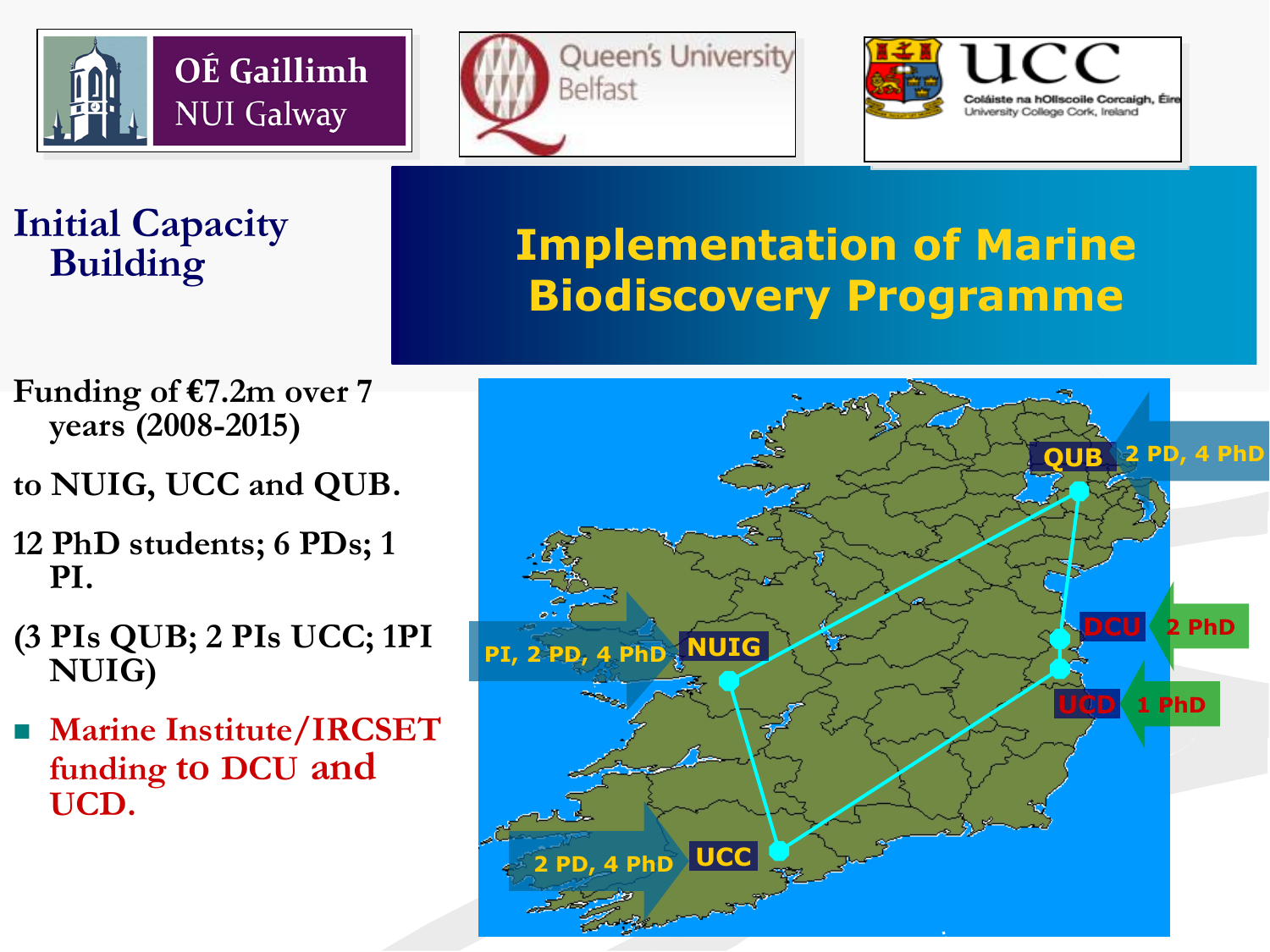







**Beaufort Marine Biodiscovery Work Programme**

- **Mapping and genetic characterisation of Ireland's marine biodiversity (WP1).**
- **Sampling, extraction and identification of biochemical components (WP2).**
- **Screening and culturing process for isolation of bioactive compounds (WP3).**
- **Application of research results into generation of new biomaterials, compounds and agents (WP4).**
- **Integrated data management system (WP5).**
- **Educational, outreach and technology transfer (WP6).**



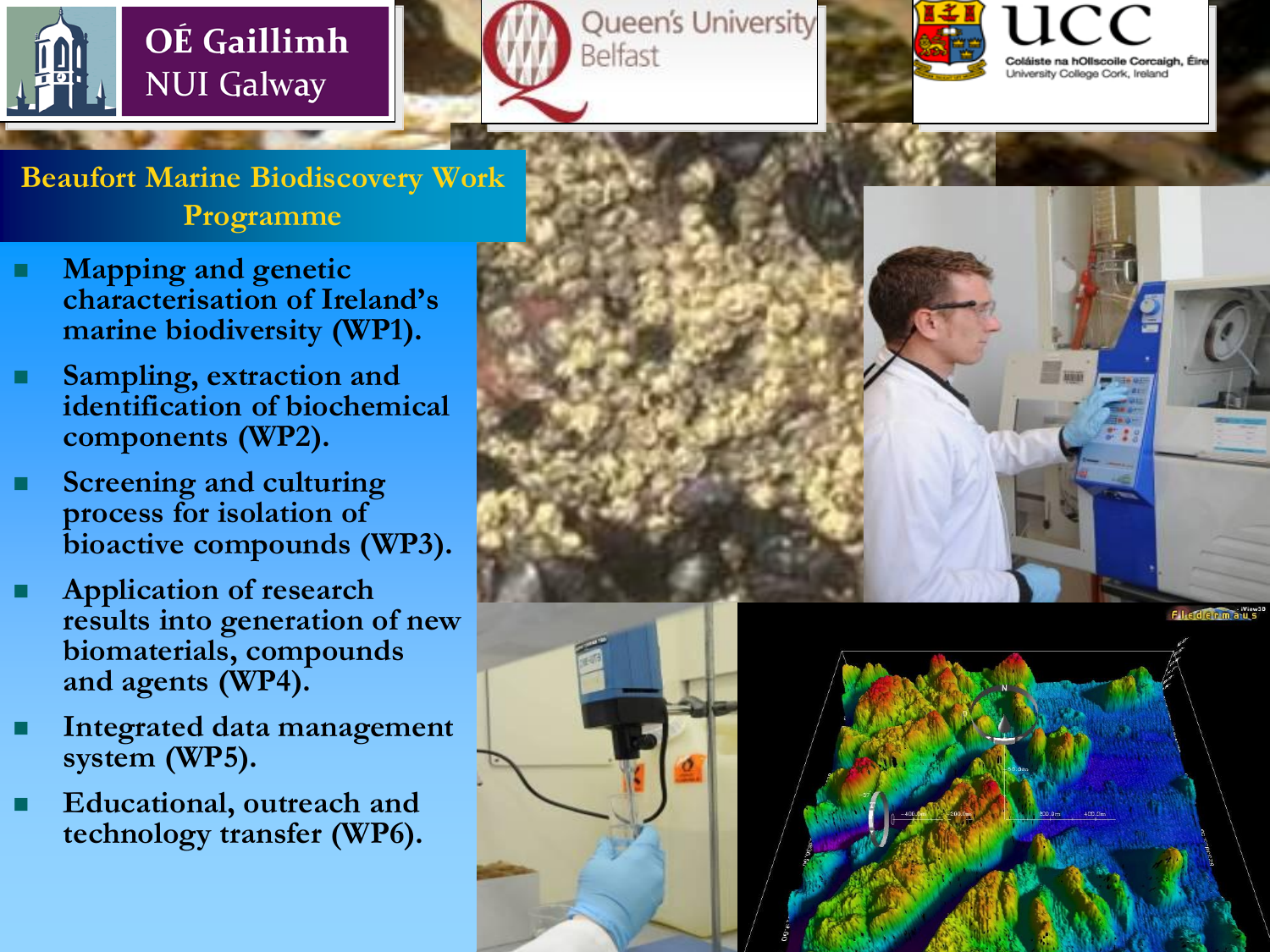### **Specific Project Objectives**

- **Create a strong interdisciplinary research capacity in NUIG, UCC and QUB in the utilization of marine biodiversity, through application of novel highthroughput techniques in the development of drugs, therapies and biomaterials.**
- Develop core research expertise and capacity in the sampling, taxonomy, **processing and preservation of marine organisms for biodiscovery research.**
- **Develop applied research capabilities for the isolation and identification of novel marine bioactive compounds (e.g. adhesives, anti-biofilm and antimicrobial compounds) for use in the biomedical industry.**
- **Develop an integrated management system for data collection, tracking and archival of biochemical and microbiological products/compounds extracted from marine organisms.**
- **Support opportunities for further national and international scientific collaboration and attract additional research funding through partnerships with other agencies, institutions and industry**
- **Promote Ireland as an international partner in marine biodiscovery research using applied biochemical and microbiological processes to develop high value marine nutritional, biomedical and bioactive products.**





nded as part of the Strategy for Science, Technology and Innovation



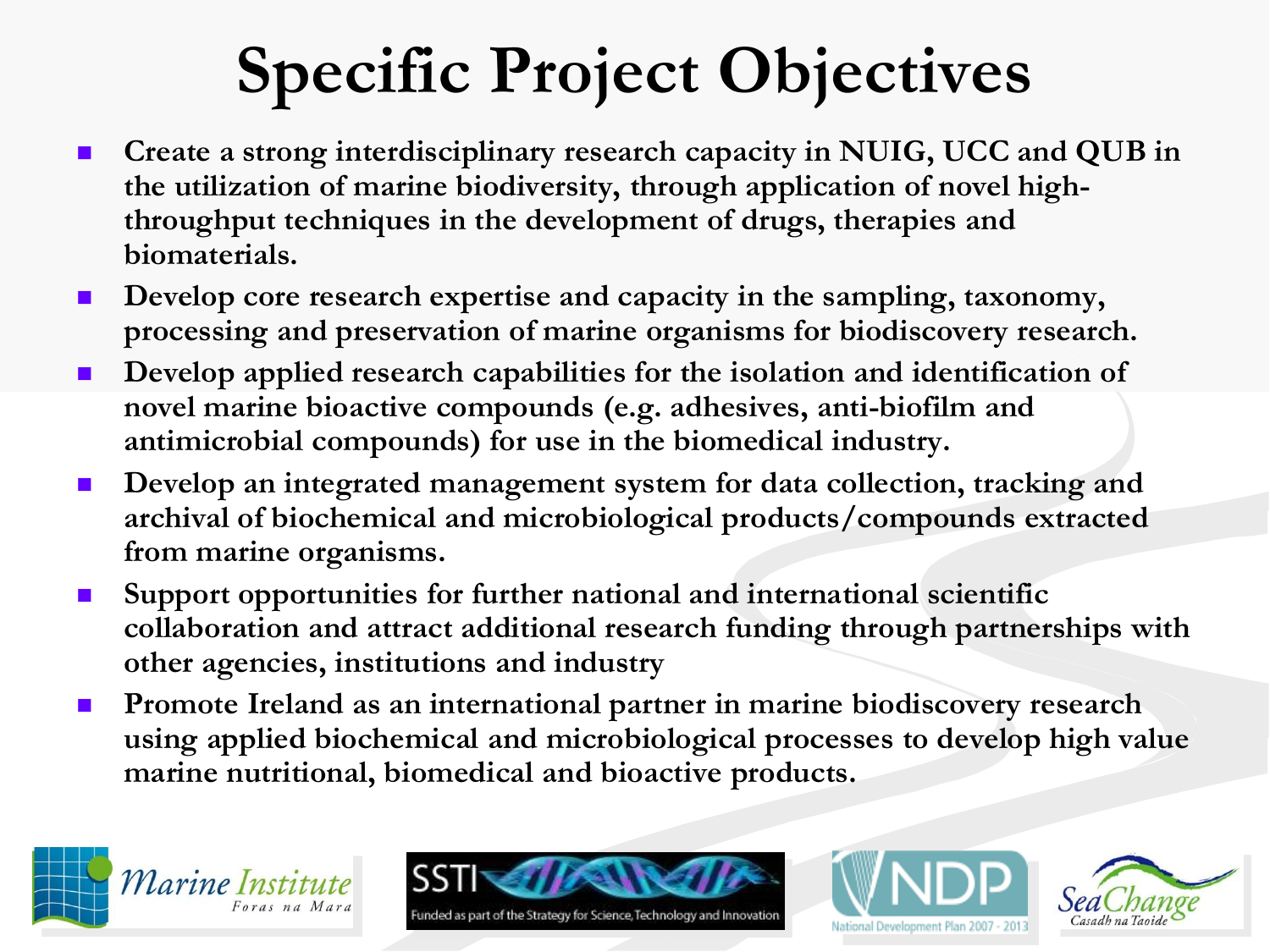# **Overall Outputs to Date (08-12)**

- **18 Researchers recruited (12 PhDs + 6 PDs).**
- **>40 Peer Reviewed publications, 5 Book Chapters.**
- **>80 Presentations/Posters.**
- 3 Invention disclosures, 1 patent application.
- $\blacksquare$  Developed core competencies in Taxonomy, **Metagenomics, Screening Technologies, Natural Products Chemistry and Biomaterials.**
- **Developed linkages with Marine Functional Food project (NUTRAMARA).**
- **Additional funding has been leveraged (National and EU).**